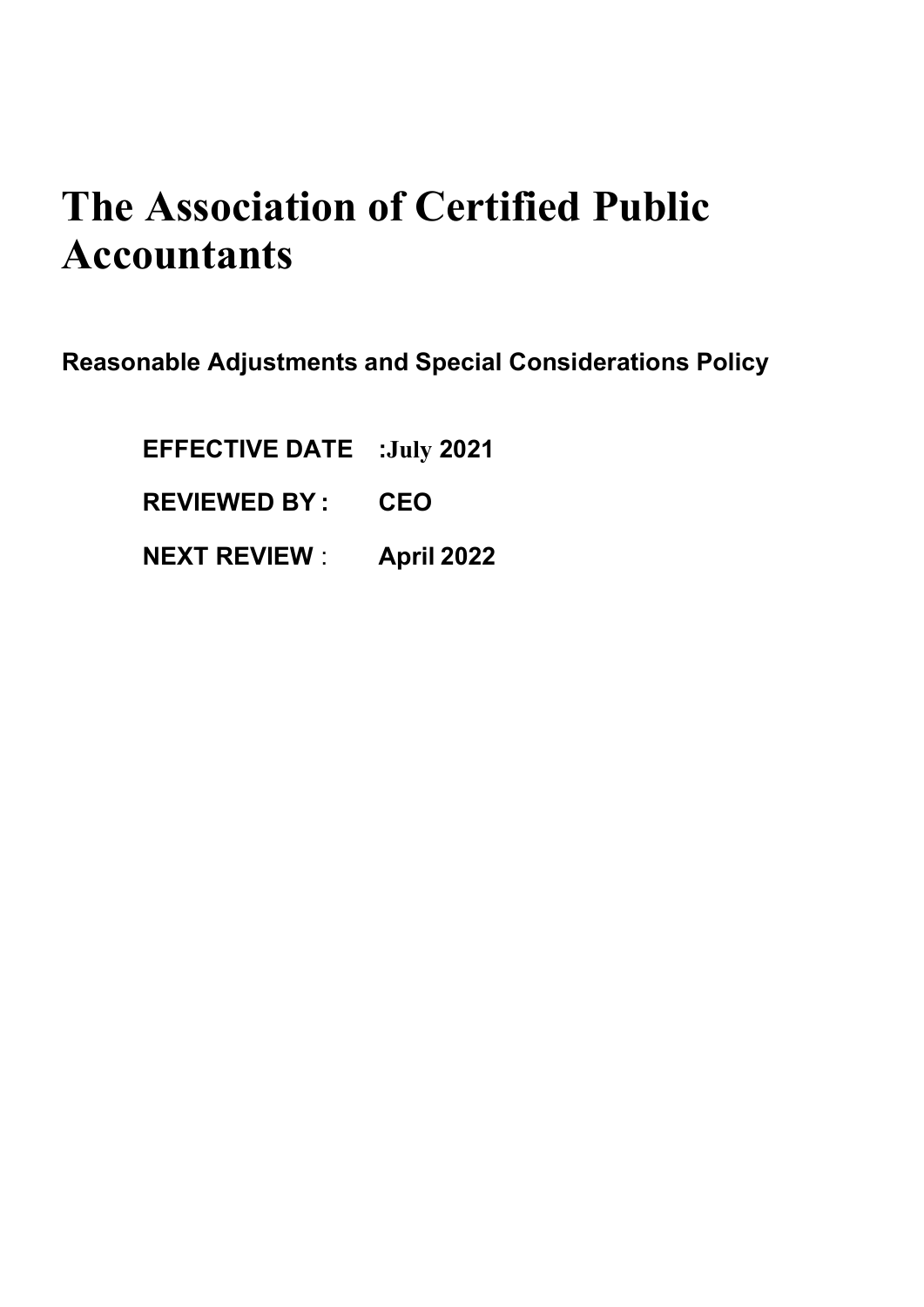## REASONABLE ADJUSTMENTS AND SPECIAL CONSIDERATIONS POLICY

### **CONTENTS**

| 1.1              |                                                                               |  |  |  |
|------------------|-------------------------------------------------------------------------------|--|--|--|
| 1.2              | What products and services are covered by this policy?                        |  |  |  |
| 1.3              |                                                                               |  |  |  |
| 1.4              |                                                                               |  |  |  |
| 1.5              |                                                                               |  |  |  |
| 1.6              |                                                                               |  |  |  |
| <b>Section 2</b> |                                                                               |  |  |  |
| 2.1              |                                                                               |  |  |  |
| 2.2              |                                                                               |  |  |  |
| 2.3              |                                                                               |  |  |  |
| <b>Section 3</b> | Requesting a reasonable adjustment or special consideration  4                |  |  |  |
| 3.1              |                                                                               |  |  |  |
| 3.2              |                                                                               |  |  |  |
| 3.3              |                                                                               |  |  |  |
| 3.4              | Timescales for submitting a reasonable adjustment request                     |  |  |  |
| 3.5              |                                                                               |  |  |  |
| 3.6              | Timescales for submitting a special consideration request                     |  |  |  |
|                  | Section 4 ICPA's processes and timescales regarding reasonable adjustmentsand |  |  |  |
| 4.1              |                                                                               |  |  |  |
| 4.2              |                                                                               |  |  |  |
| 4.3              |                                                                               |  |  |  |
| 4.4              |                                                                               |  |  |  |
| <b>Section 5</b> | Outcomes regarding reasonable adjustments and special considerations          |  |  |  |
| 5.1              |                                                                               |  |  |  |
| 5.2              |                                                                               |  |  |  |
| 5.3              | If you remain dissatisfied with the outcome of your request                   |  |  |  |
| <b>Section 6</b> |                                                                               |  |  |  |
| <b>Section 7</b> |                                                                               |  |  |  |
| 7.1              |                                                                               |  |  |  |
|                  |                                                                               |  |  |  |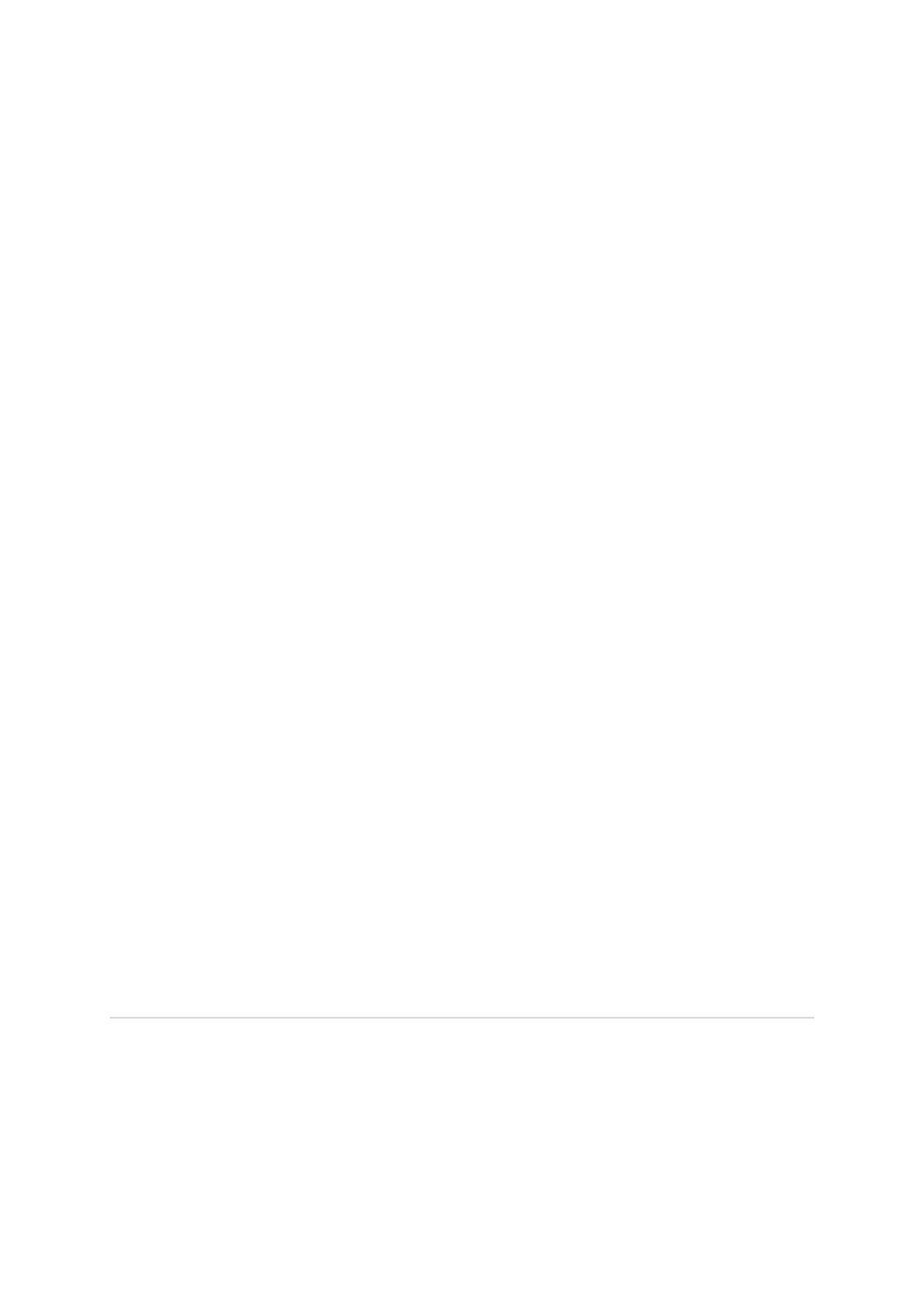# Section 1 Overview and scope of the policy

#### 1.1 What is the scope and purpose of the policy?

This policy is aimed at our customers, including learners, who are using Institute products and services and who submit requests for reasonable adjustments or special considerations.

The purpose of this policy is to outline the steps:

- You follow when submitting your reasonable adjustment or special consideration request to us
- we follow when reviewing the requests and advising you of a decision.

#### 1.2 What products and services are covered by this policy?

This policy covers the delivery of ATHE qualifications which are subject to scrutiny and enforcement by our qualifications regulators (regulated qualifications) andunregulated products which are owned and / or accredited by Institute. All our products include those which may be offered and / or delivered under an Awarding organization owned brand name.

#### 1.3 Who needs to know about the policy?

You must make your staff (including centre, satellite, sub contract centres or contractual staff) who are involved in the design, delivery, management, assessment and quality assurance of our products and your learners aware of, and familiar with the contents of the policy.

1.4 How can we obtain copies of the policy?

You can download copies of the policy from our website: www.icpaglobal.org

1.5 Review of the policy

We'll review the policy regularly and may revise it as required in response to changes in legislation, changes in our practices, actions from our regulatory or external agencies, and / or in response to customer and stakeholder feedback.

This document is subject to revision and is maintained electronically.

#### 1.6 Complaints

We have a separate complaints process which covers our centres' or candidates' dissatisfaction with our products or services, other than those categories listed in Section 1.1 of this policy.

For further information, please contact our support team by emailing support@icpaglobal.org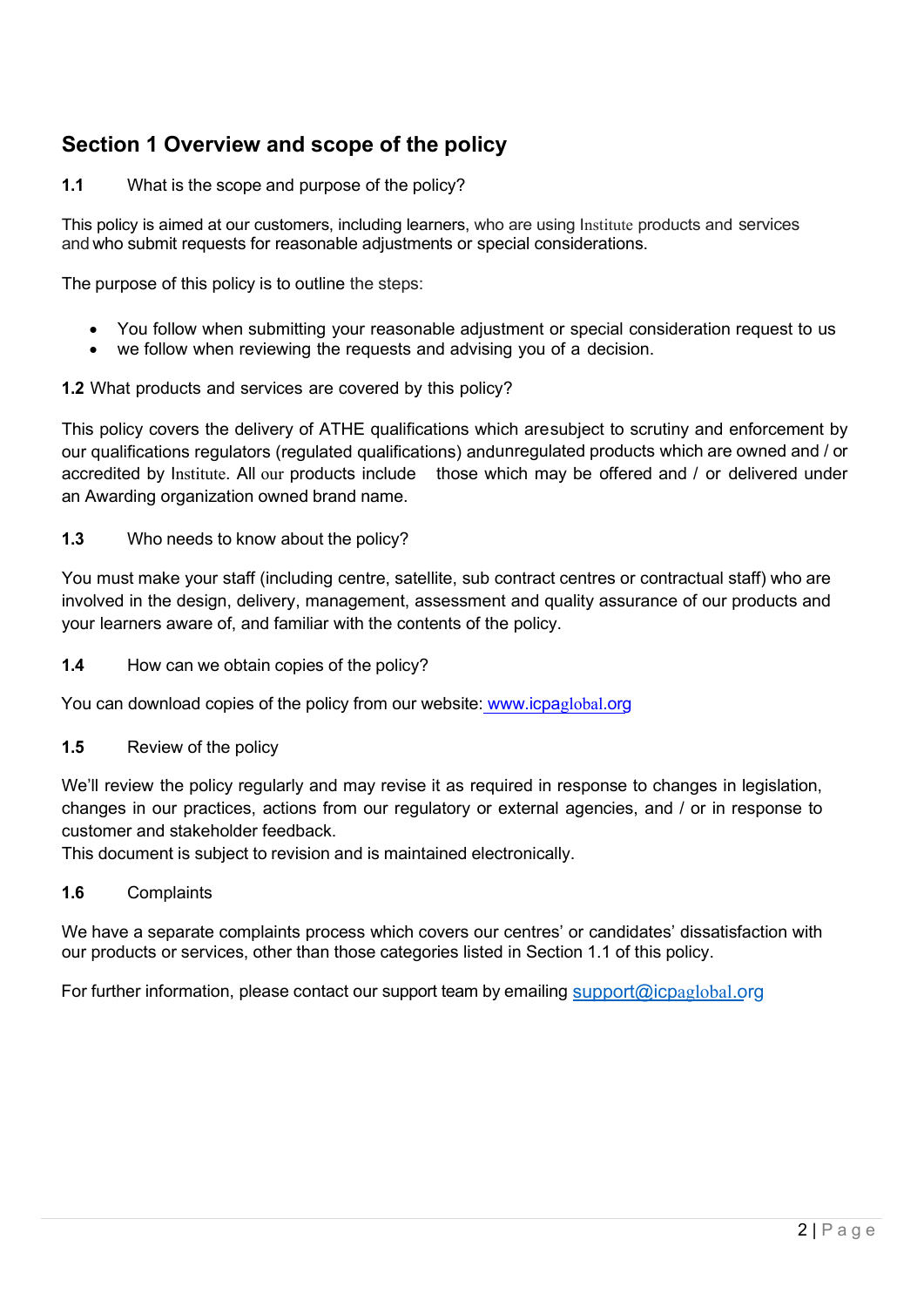## Section 2 Definition

#### 2.1 Overview

The Equality Act 2010 requires Centres to make reasonable adjustments to ensure a learner who is disabled as defined in the Act are not placed at a **substantial** disadvantage in comparison to learners who are not disabled.

In their publication 'The General Conditions of Recognition May 2011', Ofqual makes a number of references to Equalities Law and states a number of requirements for awarding organisations; D2, E4, G2, G6 and G7 and another for centres (Condition C2.3 (h)). Further detail of the conditions this policy relates to can be found on the Ofqual website.

Assessment should be a fair test of learners' knowledge and what they are able to do, however, for some learners the usual format of assessment may not be suitable. We ensure that our qualifications and assessments do not prevent learners from taking our qualifications.

The provision for reasonable adjustments and special consideration arrangements is made to ensure that learners receive recognition of their achievement so long as the equity, validity and reliability of the assessments can be assured. Such arrangements are not concessions to make assessments easier for learners, nor advantages to give learners a head start.

There are two ways in which access to fair assessment can be maintained, these are through:

- reasonable adjustments agreed before the assessment takes place
- special considerations applied post assessment.
- 2.2 Definition of reasonable adiustments

A reasonable adjustment is any action that helps to reduce the effect of a disability or difficulty that places the learner at a substantial disadvantage in the assessment situation.

Reasonable adjustments must not affect the integrity of what is being assessed.

Reasonable adjustments are approved or set in place before the assessment activity takes place; they constitute an arrangement to give the learner access to the assessment activity. The use of a reasonable adjustment will not be taken into consideration during the assessment of a learner's work.

Institute and its satellite centres are only required by law to do what is 'reasonable' in terms of giving access. What is reasonable will depend on the individual circumstances, cost implications and the practicality and effectiveness of the adjustment. Other factors, such as the need to maintain competence standards and health and safety, will also be taken into consideration.

#### 2.3 Definition of special considerations

Special considerations can be applied after an assessment if there is a reason the learner may have been disadvantaged during the assessment. Reasons for special consideration could be temporary illness, injury or adverse circumstances at the time of the assessment.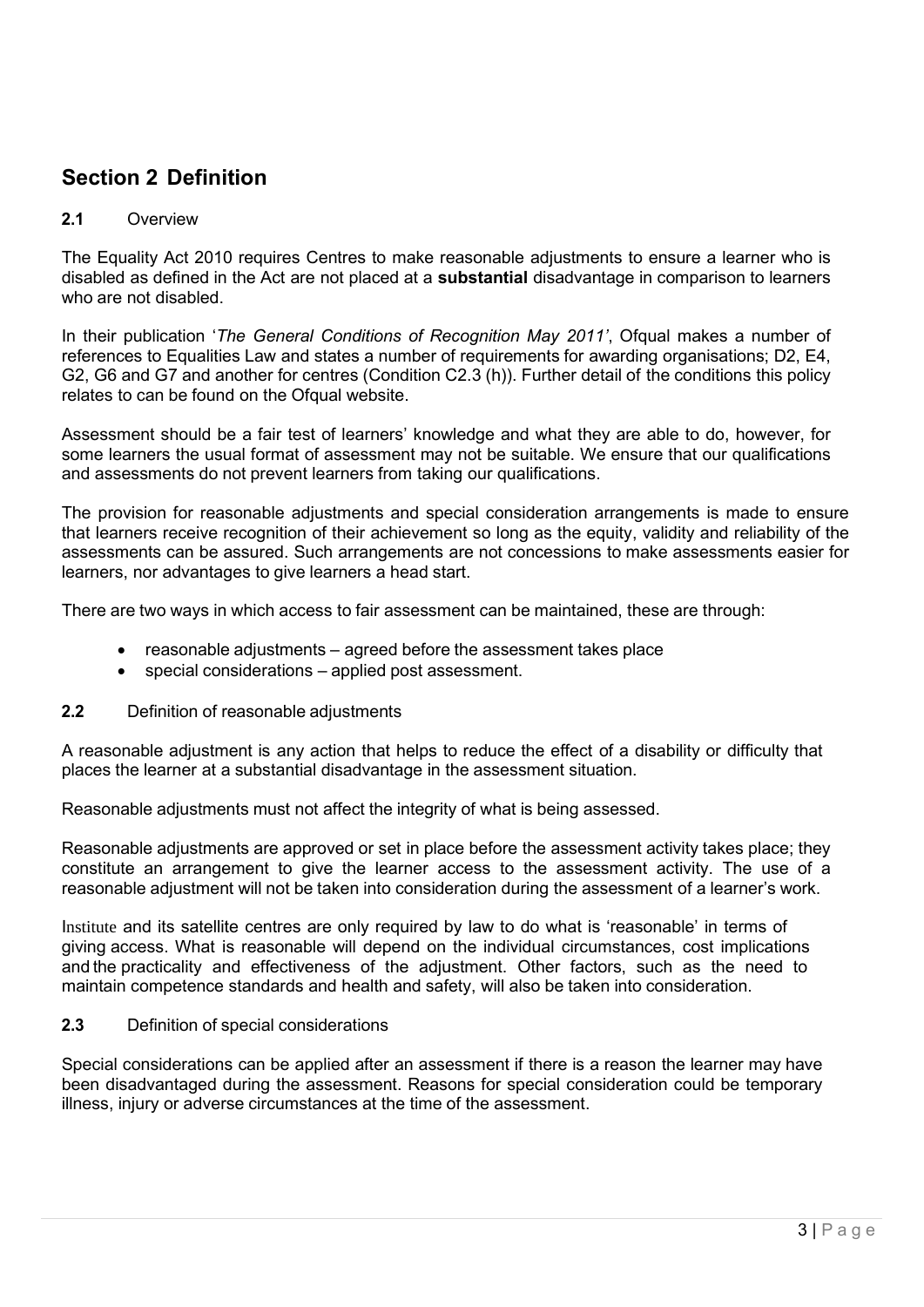Learners cannot enter a plea for special considerations for assessment solely on the grounds of disability or learning difficulty. Learners must declare their needs prior to the assessment period and all necessary reasonable adjustments arrangements must have been implemented before the time of their assessment.

Special consideration should not give the learner an unfair advantage. The learner's result must reflect his or her achievement in the assessment and not necessarily his or her potential ability.

Special consideration may result in a small post-assessment adjustment to the mark of the learner. The size of the adjustment will depend on the circumstances during the assessment and will reflect the difficulty faced by the learner, but will always be a minor adjustment as to do more may jeopardise the standard.

Where an assessment requires a competence, criterion or standard to be met fully, or in the case of qualifications that confer a Licence to Practise, it may not be possible to apply special consideration. It may be more appropriate to offer the learner an opportunity to retake the assessment at a later date or to extend the registration period so that the learner has more time to complete the assessment activity.

All learners regardless of their special consideration must still meet our minimum requirement for the award of a certificate.

## Section 3 Requesting a reasonable adjustment or special consideration

This policy document must be used in conjunction with the:

- Awarding body guidance on Accessing Reasonable Adjustments and/or
- Awarding body Good Practice Guide Reasonable Adjustments/Special Considerations.

These documents provide further information and guidance on how to access our reasonable adjustments and special considerations.

You must refer to the relevant permission tables when accessing reasonable adjustments.

#### 3.1 Delegated adjustments

Arrangements may be implemented by you for both the internal and external assessment components without prior application to us. See the relevant permission tables for qualification specific information.

#### Please note any arrangements put in place must reflect the learner's normal way of working.

When implementing a delegated responsibility please use mention **RA-Special Case** on the appropriate paperwork. Evidence of need must be kept in Centre files and produced on request.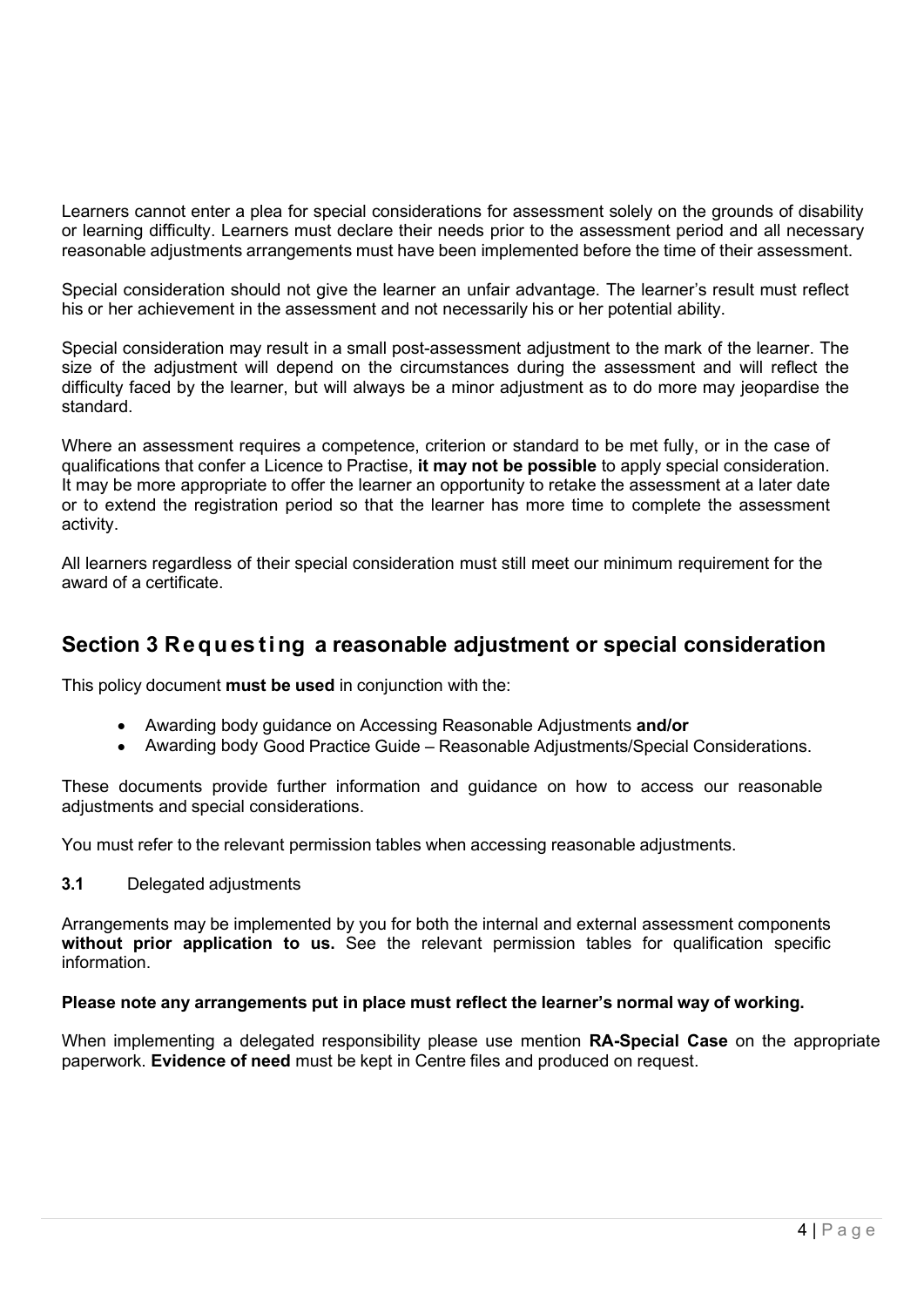#### 3.2 Evidence requirements

If your learners require arrangements for reasonable adjustments they should provide you with evidence of their learning needs or medical condition. You must ensure that suitably qualified personnel check that the evidence is current and relevant to the learner.

Please refer to the JCQ Access Arrangements and Reasonable Adjustments for further information about relevant tests to support your application.

#### Please retain all evidence and make it available to any of our authorised representatives who visit your centre, this includes: External Quality Assurers, External Verifiers and Quality Verifiers,

In the case of an appeal, you must ensure that evidence to support a reasonable adjustment or special consideration is retained for 3 months after you've been issued with the results of an assessment.

#### 3.3 How to submit a reasonable adjustment request

To request a reasonable adjustment that is not delegated, you should complete the appropriate reasonable adjustment request form, on the relevant website.

The following request forms are available:

The Assocaition of CPA's

• Request for Reasonable Adjustments

where the Centre has permitted reasonable adjustments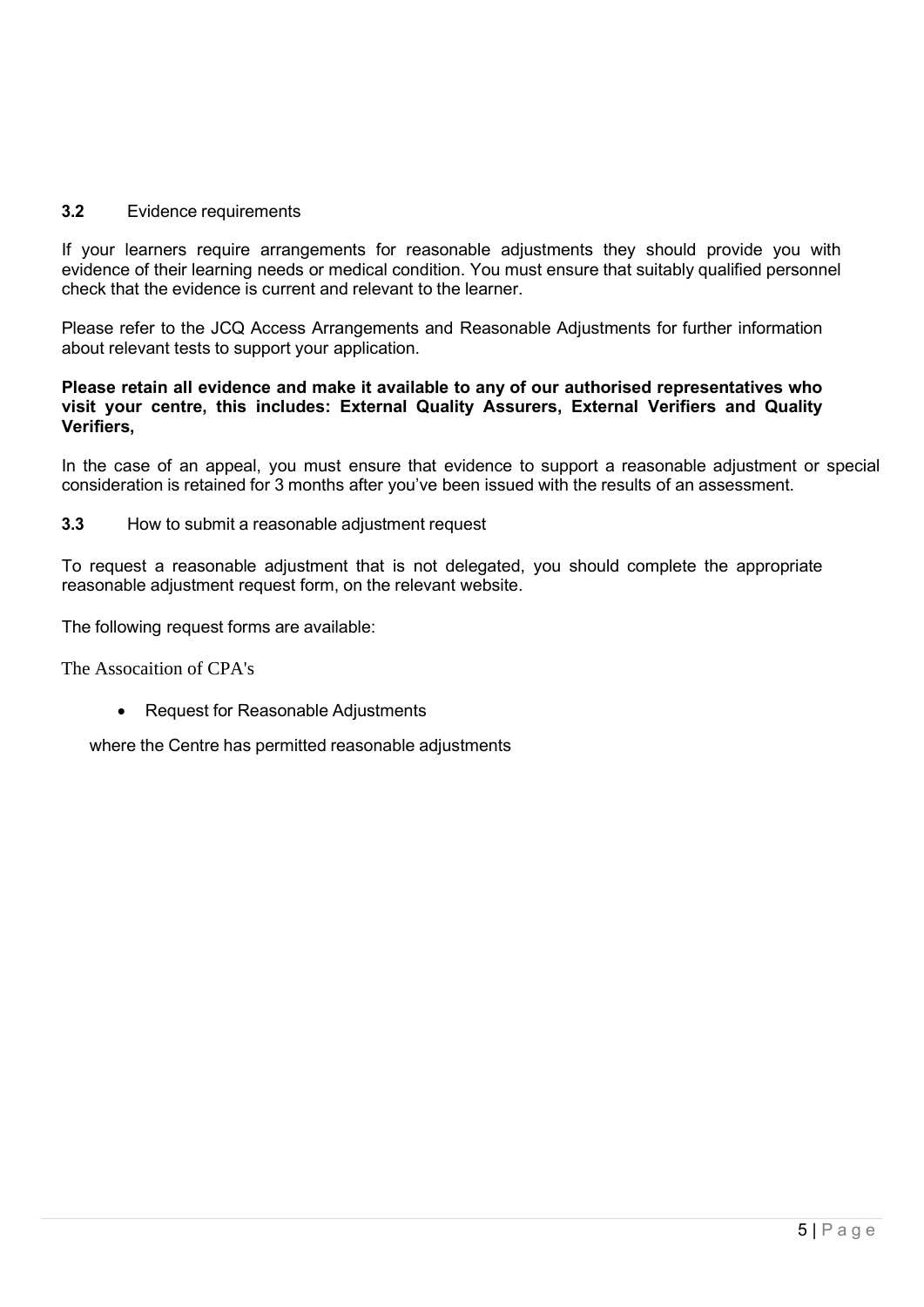#### 3.4 Timescales for submitting a reasonable adjustment request

In order to ensure that requests can be honoured before an assessment takes place, you are required to submit reasonable adjustment requests within the following timescales:

| Organisation                            | <b>Reasonable Adjustment</b>                                                                                                                           | Minimum number of working days'<br>notice required prior to the external<br>assessment date or start of an<br>assessment window |
|-----------------------------------------|--------------------------------------------------------------------------------------------------------------------------------------------------------|---------------------------------------------------------------------------------------------------------------------------------|
|                                         | Application required (non-modified)                                                                                                                    | 10 working days' notice                                                                                                         |
| Institute as<br>an<br>accredited centre | Application required (modified) eg:<br><b>Enlarged Papers</b><br><b>Coloured Papers</b><br>Computer Reader<br>Speech<br>Recognition Technology enabled | 15 working days' notice                                                                                                         |
| of ATHE                                 | Application required (modified) eg:<br><b>Braille Papers</b><br><b>Tactile Diagrams</b><br><b>Modified Language Papers</b>                             | 30 working days' notice                                                                                                         |

3.5 How to submit a special consideration request

To request a special consideration, you should complete the appropriate request form on the relevant website.

The following request forms are available:

The Association of Certified Public Accountants

• Request for Special Considerations